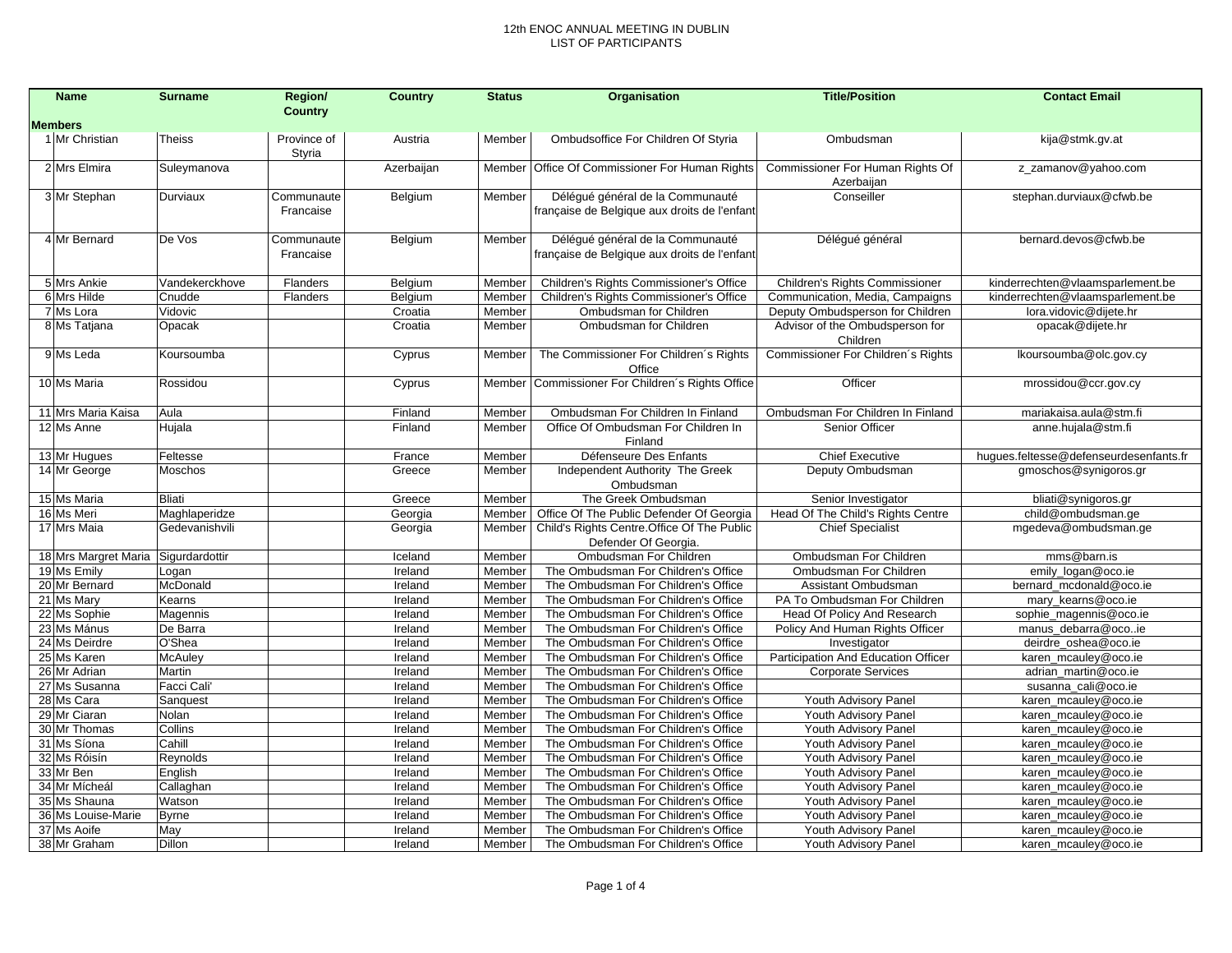| <b>Name</b>          | <b>Surname</b>          | Region/        | <b>Country</b>            | <b>Status</b> | Organisation                                                                         | <b>Title/Position</b>                                                | <b>Contact Email</b>                  |
|----------------------|-------------------------|----------------|---------------------------|---------------|--------------------------------------------------------------------------------------|----------------------------------------------------------------------|---------------------------------------|
|                      |                         | <b>Country</b> |                           |               |                                                                                      |                                                                      |                                       |
| 39 Mrs Rimante       | Salaseviciute           |                | Lithuania                 | Member        | Children's Rights Ombudsman Institution                                              | Children's Rights Ombudsman                                          | risala@Irs.It;ieva.kromelyte@Irs.It   |
| 40 Ms leva           | Kromelyte               |                | Lithuania                 | Member        | Children's Rights Ombudsman Institution<br>Of The Republic Of Lithuania              | Children's Rights Ombudsman Adviser                                  | iekrom@lrs.lt                         |
| 41 Mr Robert         | Soisson                 |                | Luxembourg                | Member        | Ombuds-Committee for the Rights of the<br>Child                                      | Vice-President                                                       | soisson.rob@vo.lu                     |
| 42 Mrs Marie Anne    | Rodesch-Hengesch        |                | Luxembourg                | Member        | Ombudscommittee For The Rights Of The                                                | President Of The Ombudscommittee                                     | marhork@pt.lu                         |
|                      |                         |                |                           |               | Child                                                                                | For The Rights Of The Child                                          |                                       |
| 43 Ms Carmen         | Zammit                  |                | Malta                     | Member        | Commissioner For Children                                                            | <b>Commissioner For Children</b>                                     | carmen.zammit@gov.mt                  |
| 44 Ms Sharon         | Attard                  |                | Malta                     | Member        | Office Of The Commissioner For Children,                                             | Manager (Research And Policy)                                        | sharon.a.attard@gov.mt                |
|                      |                         |                |                           |               | Malta                                                                                |                                                                      | Reidar.Hjermann@barneombudet.no       |
| 45 Mr Reidar         | Hjermann                |                | Norway                    | Member        | Ombudsman For Children                                                               | Ombudsman For Children                                               |                                       |
| 46 Mr Knut           | Haanes                  |                | Norway                    | Member        | The Ombudsman For Children                                                           | Deputy Ombudsman                                                     | knut@barneombudet.no                  |
| 47 Mr Marek          | Michalak                |                | Poland                    | Member        | Ombudsman For Children In Poland                                                     | Ombudsman for Children in Poland                                     | rpd@brpd.gov.pl                       |
| 48 Ms Agnieszka      | Rolska                  |                | Poland                    | Member        | Representative Of The Ombudsman,<br>Poland                                           | Representative Of The Ombudsman                                      | rpd@brpd.gov.pl                       |
| 49 Ms Agnieszka      | Komar-Morawska          |                | Poland                    | Member        |                                                                                      |                                                                      | rpd@brpd.gov.pl                       |
| 50 Mrs Teresa        | Morais                  |                | Portugal                  | Member        | Provedoria De Justiça                                                                | Special Adviser On Child Rights Issues<br>To The Portuguese Ombusman | mtmorais@provedor-jus.pt              |
| 51 Mr Alexei         | Golovan                 |                | <b>Russian Federation</b> | Member        | Children's Ombudsman For The City Of<br>Moscow                                       | Children's Ombudsman For The City<br>Of Moscow                       | A.Golovan@ombudsman.mos.ru            |
| 52 Mrs Tatiana       | Alexeeva                |                | <b>Russian Federation</b> | Member        | Children's Ombudsman For The City Of                                                 | Councillor Of The Children's                                         | T.Alexeeva@ombudsman.mos.ru           |
|                      |                         |                |                           |               | Moscow                                                                               | Ombudsman For The City Of Moscow                                     |                                       |
| 53 Mr Petar          | Teofilovic              | Vojvodina      | Serbia                    | Member        | Provincial Ombudsman Of Vojvodina                                                    | Provincial Ombudsman Of AP<br>Voivodina                              | petar.teofilovic@vojvodina.sr.gov.yu  |
| 54 Mrs Marija        | Kordic                  | Vojvodina      | Serbia                    | Member        | The Provincial Ombudsman Of Vojvodina                                                | Deputy Children's Rights<br>Ombudsperson                             | marija.kordic@ombudsmanapv.org        |
| 55 Ms Janka          | Divincova               |                | Slovakia                  | Member        |                                                                                      |                                                                      | divincova@vop.gov.sk                  |
| 56 Mr Tone           | <b>Dolcic</b>           |                | Slovenia                  | Member        | Human Rights Ombudsman of Slovenia                                                   | Human Rights Ombudsman of<br>Slovenia                                | tone.dolcic@varuh-rs.si               |
| 57 Mr Jose           | Chamizo                 | Andalusia      | Spain                     | Member        | Defensor del Pueblo Andaluz                                                          | Defensor                                                             | ml.gomez@defensor-and.es              |
| 58 Mr Francisco      | Gutierrez               | Andalusia      | Spain                     | Member        | Defensor del Pueblo Andaluz                                                          | Adjunto                                                              | f.gutierrez@defensor-and.es           |
| 59 Mr Xavier         | Bonal                   | Catalonia      | Spain                     | Member        | Sindic de Greuges de Catalunya                                                       | Deputy Ombudsman for Children's<br>Rights                            | xavier.bonal@sindic.cat               |
| 60 Mr Bernat         | Albaigés                | Catalonia      | Spain                     | Member        | Síndic De Greuges De Catalunya (Catalan<br>Ombudsman)                                | Assistant                                                            | bernat.albaiges@sindic.cat            |
| 61 Mr Benigno        | Lopez Gonzalez          | Galicia        | Spain                     | Member        | Valedor Do Pobo De Galicia                                                           | Valedor Do Pobo De Galicia (Galicia's<br>Ombudsman)                  | valedor@valedordopobo.com             |
| 62 Mrs Maria Dolores | <b>Galovart Carrera</b> | Galicia        | Spain                     | Member        | Valedor Do Pobo Of Galicia, Spain                                                    | Ombudsman's Children Assistant                                       | md.galovart@valedordopobo.com         |
| 63 Mrs Maria Jose    | Castro Carballal        | Galicia        | Spain                     | Member        | Valedor Do Pobo De Galicia                                                           | <b>Administration Service Chief</b>                                  | valedor@valedordopobo.com             |
| 64 Mr Arturo         | Canalda                 | Madrid         | Spain                     | Member        | Ombudsman for Children in Madrid.<br>Defensor del Menor en la Comunidad de<br>Madrid | Ombudsman for Children                                               | defensor@defensordelmenor.org         |
| 65 Ms Carmen         | González                | Madrid         | Spain                     | Member        | Ombudsman for Children in Madrid.<br>Defensor del Menor en la Comunidad de<br>Madrid | Ombudsman for Children Deputy                                        | marisolrodriguez@defensordelmenor.org |
| 66 Ms Lena           | Nyberg                  |                | Sweden                    | Member        | The Office Of The Children's Ombudsman                                               | The Children's Ombudsman                                             | lena.nyberg@bo.se                     |
| 67 Mr Kjell          | Gustafsson              |                | Sweden                    |               | Member The Office Of The Children's Ombudsman                                        | <b>Administrative Director</b>                                       | kjell.qustafsson@bo.se                |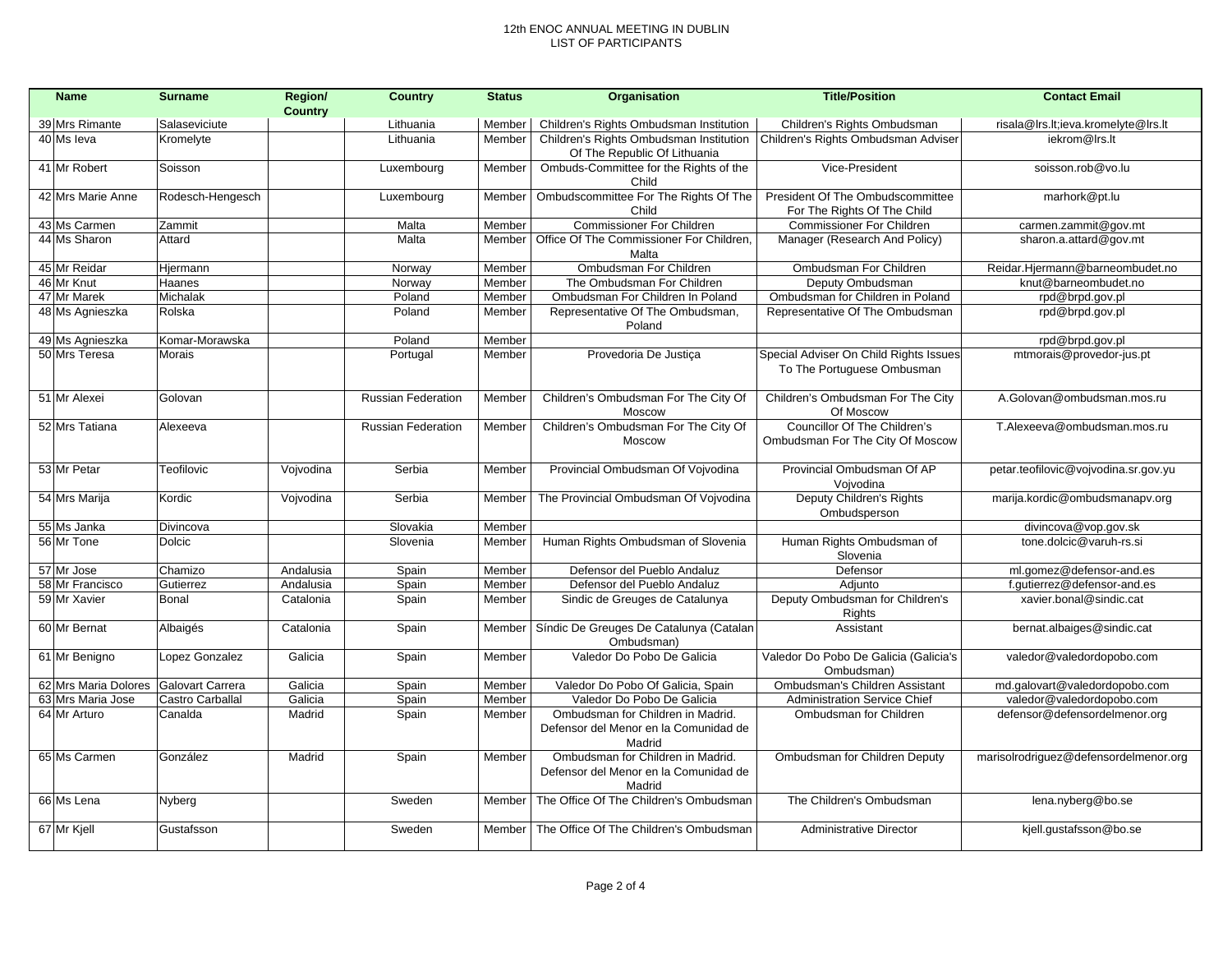|       | <b>Name</b>                        | <b>Surname</b>                                | Region/             | <b>Country</b>                  | <b>Status</b> | <b>Organisation</b>                                              | <b>Title/Position</b>                                                                | <b>Contact Email</b>             |
|-------|------------------------------------|-----------------------------------------------|---------------------|---------------------------------|---------------|------------------------------------------------------------------|--------------------------------------------------------------------------------------|----------------------------------|
|       |                                    |                                               | <b>Country</b>      |                                 |               |                                                                  |                                                                                      |                                  |
|       | 68 Ms Lisa                         | White                                         | England             | United Kingdom                  | Member        | 11 MILLION (England)                                             | Director Of Communications And<br>Participation                                      | lisa2.white@11MILLION.org.uk     |
|       | 69 Prof Kathleen                   | Marshall                                      | Scotland            | United Kingdom                  | Member        | Scotland's Commissioner for Children and<br>Young People (SCCYP) | Scotland's Commissioner For Children<br>And Young People                             | kathleen.marshall@sccyp.org.uk   |
|       | 70 Ms Laura                        | Paton                                         | Scotland            | <b>United Kingdom</b>           | Member        | Scotland's Commissioner for Children and<br>Young People         | Policy Development Officer                                                           | Laura.Paton@sccyp.org.uk         |
|       | 71 Ms Maria                        | <b>Battle</b>                                 | Wales               | United Kingdom                  | Member        | Children's Commissioner For Wales                                | Deputy Children's Commissioner For<br>Wales                                          | maria@childcom.org.uk            |
|       | 72 Mr Gerard                       | Campbell                                      | Northern<br>Ireland | United Kingdom                  | Member        | Northern Ireland Commissioner For<br>Children And Young People   | <b>Chief Executive</b>                                                               | pamela@niccy.org                 |
|       | 73 Ms Patricia                     | Lewsley                                       | Northern<br>Ireland | <b>United Kingdom</b>           | Member        | Northern Ireland Commissioner For<br>Children And Young People   | Commissioner                                                                         | pamela@niccy.org                 |
|       |                                    |                                               |                     |                                 |               |                                                                  |                                                                                      |                                  |
|       |                                    |                                               |                     |                                 |               |                                                                  |                                                                                      |                                  |
|       | <b>International Organisations</b> |                                               |                     |                                 |               |                                                                  |                                                                                      |                                  |
|       | 74 Mr Julien                       | Attuil-Kayser                                 |                     |                                 | Observer      | Office Of The Commissioner For Human<br>Rights                   | Advisor                                                                              | julien.attuil@coe.int            |
|       | 75 Ms Elda                         | Moreno                                        |                     |                                 | Observer      | Council Of Europe                                                | Head Of The Children's Rights And<br><b>Family Policies Division</b>                 | elda.moreno@coe.int              |
|       | 76 Ms Anna                         | Zito                                          |                     |                                 | Observer      | European Commission                                              | Coordinator - Rights Of The Child                                                    | anna.zito@ec.europa.eu           |
|       | 77 Ms Emilie                       | <b>Wiinblad Mathez</b>                        |                     |                                 | Observer      | <b>UNHCR Representation In Ireland</b>                           | <b>Protection Officer</b>                                                            | WIINBLAD@unhcr.org               |
|       | 78 Mr Manuel                       | Jordao                                        |                     |                                 | Observer      | <b>UNHCR Representation In Ireland</b>                           | <b>UNHCR Representative, Ireland</b>                                                 | Jordao@unhcr.org                 |
|       | 79 Ms Vanessa                      | Sedletzki                                     |                     |                                 | Observer      | <b>UNICEF Innocenti Research Center</b>                          | <b>Child Rights Officer</b>                                                          | vsedletzki@unicef.org            |
|       |                                    |                                               |                     |                                 |               |                                                                  |                                                                                      |                                  |
| NGO's |                                    |                                               |                     |                                 |               |                                                                  |                                                                                      |                                  |
|       | 80 Ms Veronica                     | Yates                                         |                     |                                 | Observer      | <b>Child Rights Information Network</b>                          | Coordinator                                                                          | vyates@crin.org                  |
|       |                                    |                                               |                     |                                 |               |                                                                  |                                                                                      |                                  |
|       |                                    |                                               |                     |                                 |               |                                                                  |                                                                                      |                                  |
|       |                                    | <b>Other Observer Ombudsman Organisations</b> |                     |                                 |               |                                                                  |                                                                                      |                                  |
|       | 81 Mr Riza                         | Poda                                          |                     | Albania                         | Observer      | Ombudsman Institution Of Albania                                 | Deputy Ombudsman Of Albania                                                          | rpoda@avokatipopullit.gov.al     |
|       | 82 Mr Paul                         | Mason                                         |                     | Australia                       | Observer      | Commissioner for Children of Tasmania                            | Commissioner                                                                         |                                  |
|       | 83 Ms Nada                         | Grahovac                                      | Republika<br>Srpska | Bosnia and Herzegovina Observer |               | The Ombudsman Of Republika Srpska                                | Ombudsman                                                                            | ombudsman@blic.net               |
|       | 84 Mr Zlatoljub                    | Misic                                         | Republika<br>Srpska | Bosnia and Herzegovina Observer |               | The Ombudsman Of Republika Srpska                                | Assistant Ombudsman                                                                  | ombudsman@blic.net               |
|       | 85 Mrs Rossitza                    | Totkova                                       |                     | <b>Bulgaria</b>                 | Observer      | Ombudsman of the Republic of Bulgaria                            | Director Of "Complaints & Signals Of<br>Citizens" Directorate & Children's<br>Rights | r.totkova@ombudsman.bg           |
|       | 86 Ms Zdravka                      | Krasteva                                      |                     | Bulgaria                        | Observer      | Ombudsman of the Republic of Bulgaria                            | Member of the Expert Group on<br>Children's Rights                                   | z.krasteva@ombudsman.bg          |
|       | 87 Mrs Agnes                       | Lux                                           |                     | Hungary                         | Observer      | Parliamentary Commissioner For Human<br>Rights In Hungary        | Analyst, Project Manager                                                             | lux@obh.hu                       |
|       | 88 Ms Violeta                      | Rexha                                         |                     | Kosovo                          | Observer      | Ombudsperson Institution Kosovo                                  | Deputy Director Of Investigation<br>Department                                       | vkrasniqi@ombudspersonkosovo.org |
|       | 89 Ms Igballe                      | Rrahmani                                      |                     | Kosovo                          | Observer      | Ombudsperson Institution In Kosovo                               | Lawyer On Children Rights                                                            | lutolli_i@hotmail.com            |
|       | 90 Mrs Laila                       | Gravere                                       |                     | Latvia                          | Observer      | Office Of The Ombudsman Of The<br>Republic Of Latvia             | <b>Head Of The Children's Rights</b><br>Department                                   | tiesibsargs@tiesibsargs.lv       |
|       | 91 Ms Diana                        | Smite                                         |                     | Latvia                          | Observer      | Office Of The Ombudsman Of The<br>Republic Of Latvia             | Deputy Ombudsman                                                                     | sabine.vilumsonne@tiesibsargs.lv |
|       | 92 Mr Sefko                        | Crnovrsanin                                   |                     | Montenegro                      | Observer      | The Protector Of Human Rights And<br>Freedoms                    | Ombudsman Of Montenegro                                                              | ombudsmandjeca@t-com.me          |